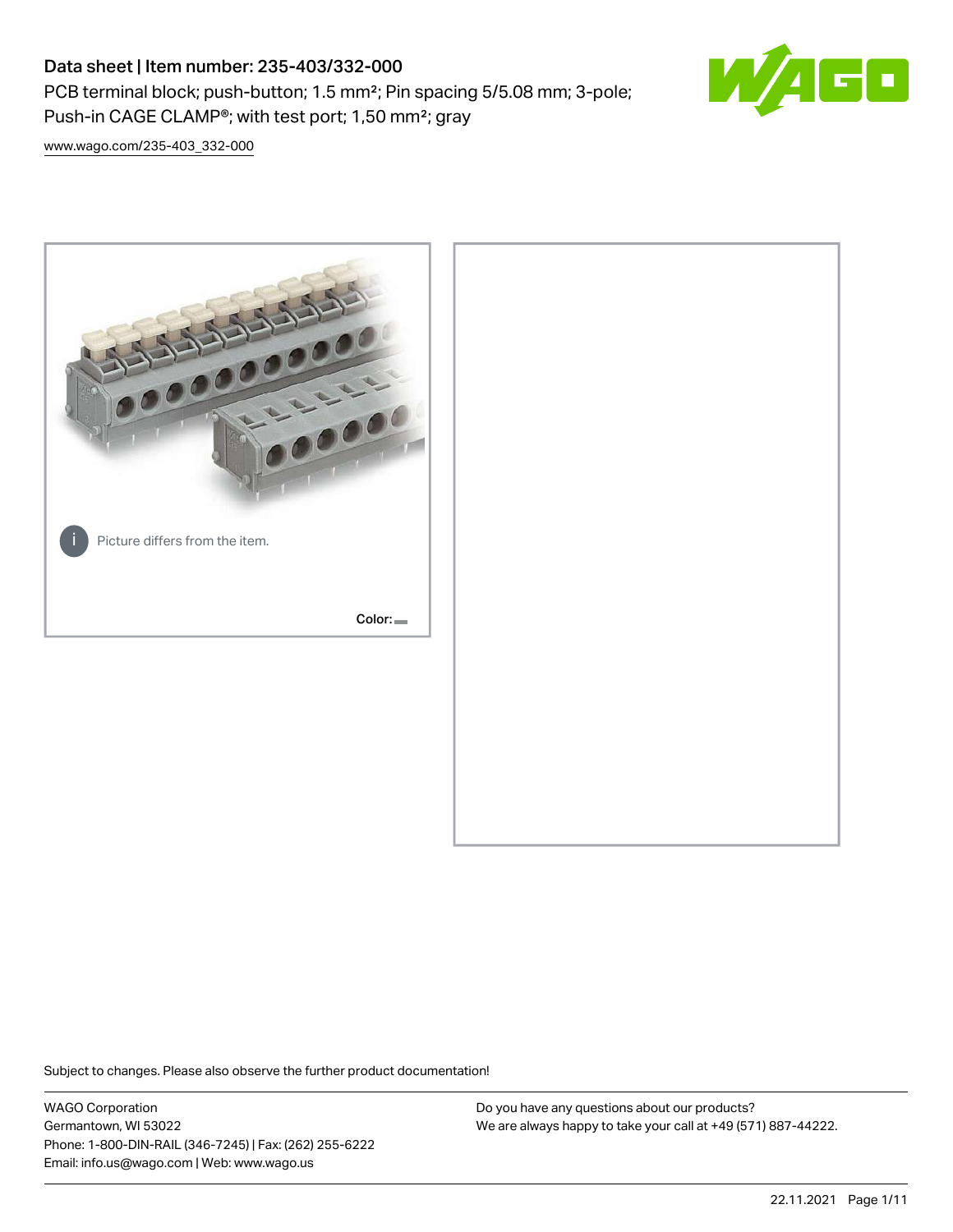

Dimensions in mm

 $L =$  (pole no. x pin spacing) + 1.5 mm

#### Item description

- **PCB terminal strips with push-buttons**
- **Push-in termination of solid and ferruled conductors**
- $\blacksquare$ Convenient termination/removal of fine-stranded conductors via push-buttons
- Set to metric or inch pin spacing by compressing terminal strips or pulling them apart

Subject to changes. Please also observe the further product documentation!

WAGO Corporation Germantown, WI 53022 Phone: 1-800-DIN-RAIL (346-7245) | Fax: (262) 255-6222 Email: info.us@wago.com | Web: www.wago.us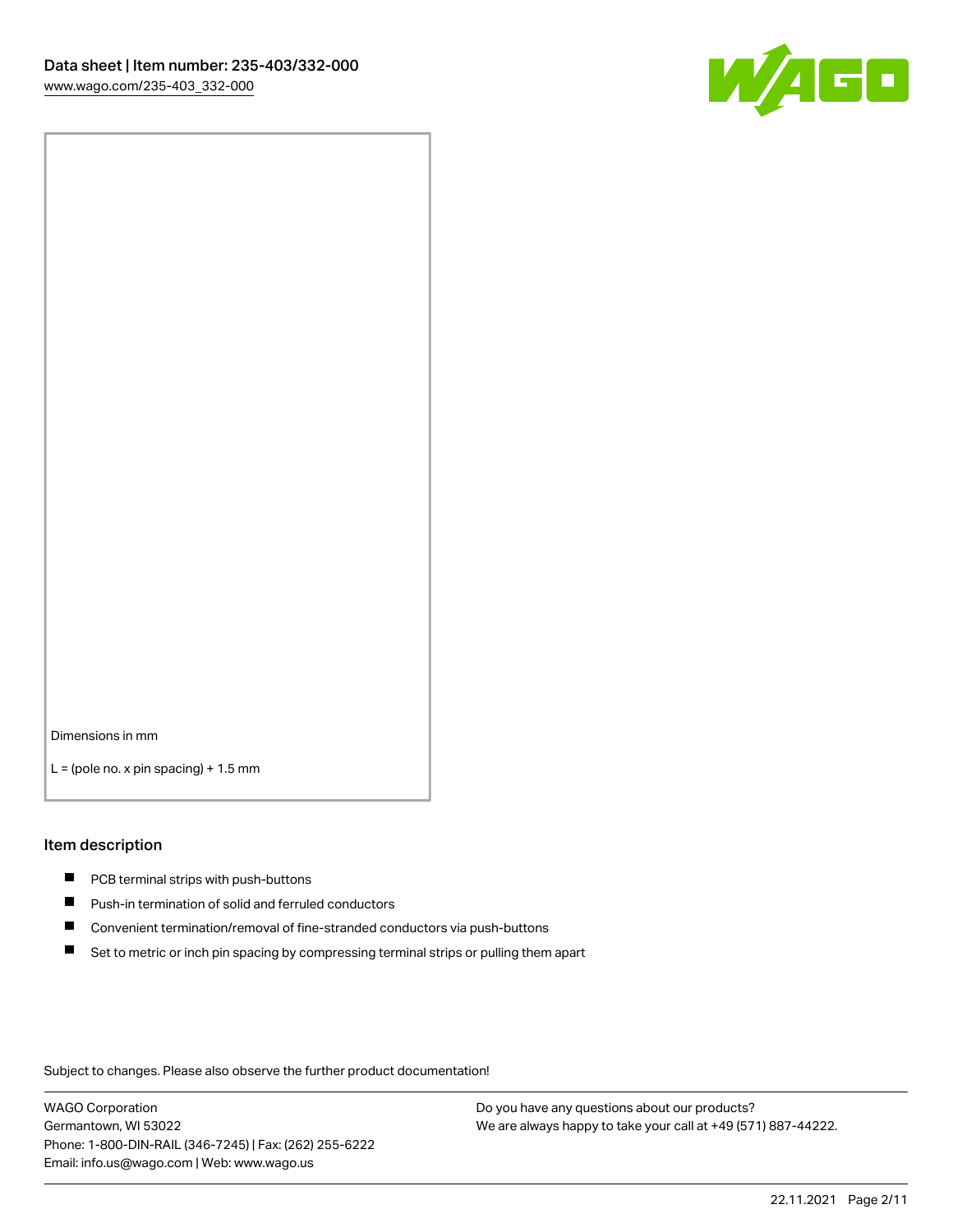

# Data

## Notes

| Other pole numbers                                           |
|--------------------------------------------------------------|
| Other colors                                                 |
| Terminal strips with 7.5/7.62 mm and 10/10.16 mm pin spacing |
| Mixed-color PCB connector strips                             |
| Direct marking                                               |
|                                                              |

## Electrical data

#### IEC Approvals

| Ratings per                 | IEC/EN 60664-1                                            |
|-----------------------------|-----------------------------------------------------------|
| Rated voltage (III / 3)     | 250 V                                                     |
| Rated surge voltage (III/3) | 4 <sub>k</sub> V                                          |
| Rated voltage (III/2)       | 320 V                                                     |
| Rated surge voltage (III/2) | 4 <sub>k</sub> V                                          |
| Nominal voltage (II/2)      | 630 V                                                     |
| Rated surge voltage (II/2)  | 4 <sub>k</sub> V                                          |
| Rated current               | 17.5A                                                     |
| Legend (ratings)            | (III / 2) ≙ Overvoltage category III / Pollution degree 2 |

## UL Approvals

| Approvals per                  | UL 1059 |
|--------------------------------|---------|
| Rated voltage UL (Use Group B) | 300 V   |
| Rated current UL (Use Group B) | 10 A    |
| Rated voltage UL (Use Group D) | 300 V   |
| Rated current UL (Use Group D) | 10 A    |

## CSA Approvals

| Approvals per                   | CSA   |
|---------------------------------|-------|
| Rated voltage CSA (Use Group B) | 300 V |
| Rated current CSA (Use Group B) | 15 A  |

## Connection data

| Total number of connection points |  |  |
|-----------------------------------|--|--|
|-----------------------------------|--|--|

Subject to changes. Please also observe the further product documentation!

| <b>WAGO Corporation</b>                                | Do you have any questions about our products?                 |
|--------------------------------------------------------|---------------------------------------------------------------|
| Germantown, WI 53022                                   | We are always happy to take your call at +49 (571) 887-44222. |
| Phone: 1-800-DIN-RAIL (346-7245)   Fax: (262) 255-6222 |                                                               |
| Email: info.us@wago.com   Web: www.wago.us             |                                                               |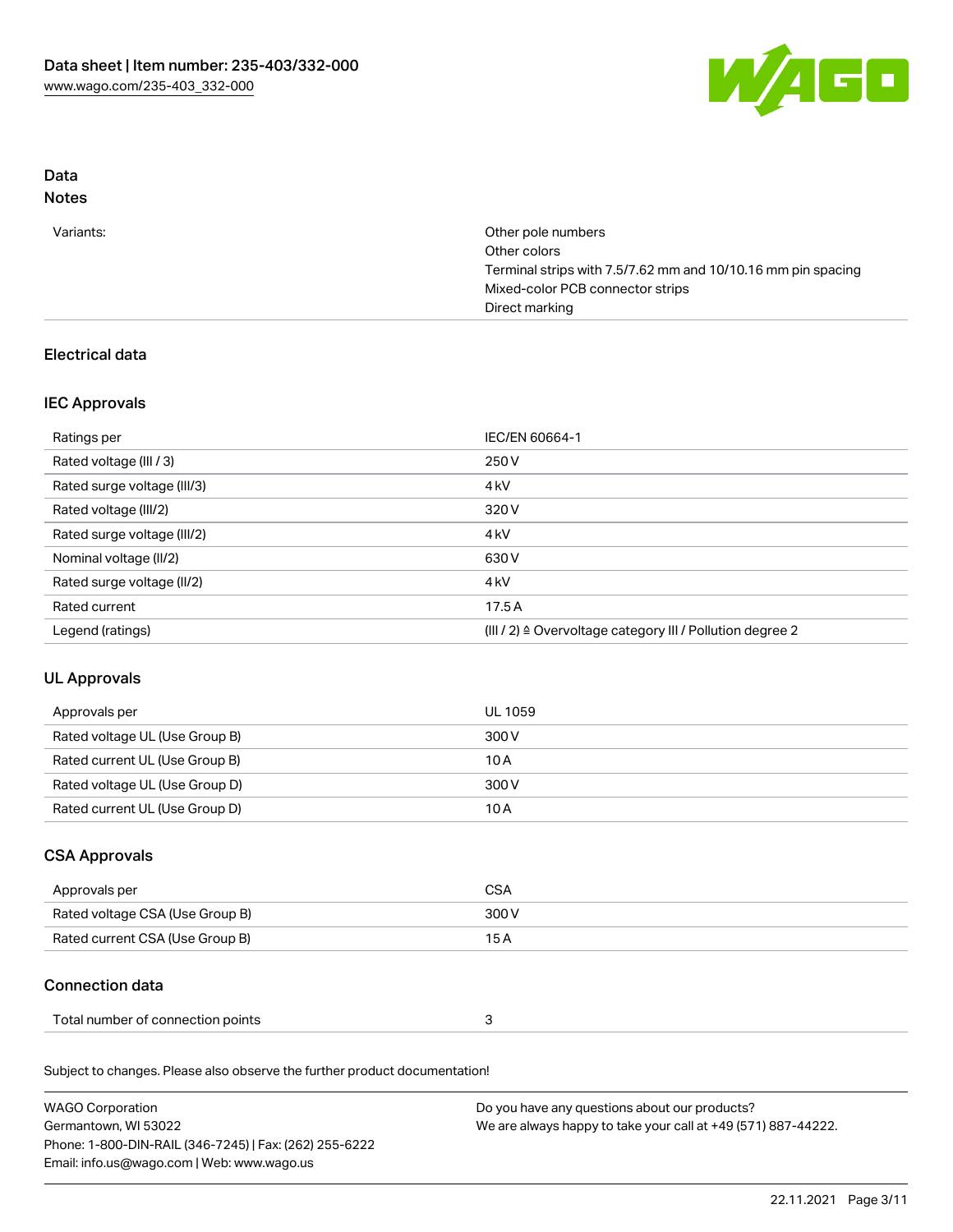[www.wago.com/235-403\\_332-000](http://www.wago.com/235-403_332-000)



| Total number of potentials |  |
|----------------------------|--|
| Number of connection types |  |
| Number of levels           |  |

#### Connection 1

Connection technology **Push-in CAGE CLAMP<sup>®</sup>** 

|                                                   | PUSN-IN CAGE CLAMP                     |
|---------------------------------------------------|----------------------------------------|
| Actuation type                                    | Push-button                            |
| Solid conductor                                   | $0.21.5$ mm <sup>2</sup> / 20  14 AWG  |
| Fine-stranded conductor                           | $0.751.5$ mm <sup>2</sup> / 20  14 AWG |
| Fine-stranded conductor; with insulated ferrule   | $0.251$ mm <sup>2</sup>                |
| Fine-stranded conductor; with uninsulated ferrule | $0.251$ mm <sup>2</sup>                |
| Strip length                                      | $910$ mm / 0.35  0.39 inch             |
| Conductor connection direction to PCB             | 0°                                     |
| Number of poles                                   | 3                                      |

#### Physical data

| Pin spacing                          | 5/5.08 mm / 0.197/0.2 inch |
|--------------------------------------|----------------------------|
| Width                                | 16.5 mm / 0.65 inch        |
| Height                               | 19.1 mm / 0.752 inch       |
| Height from the surface              | 15.5 mm / 0.61 inch        |
| Depth                                | 12.5 mm / 0.492 inch       |
| Solder pin length                    | 3.6 <sub>mm</sub>          |
| Solder pin dimensions                | $0.4 \times 0.8$ mm        |
| Drilled hole diameter with tolerance | $1^{(+0.1)}$ mm            |

#### PCB contact

| PCB Contact                         | THT                                      |
|-------------------------------------|------------------------------------------|
| Solder pin arrangement              | over the entire terminal strip (in-line) |
| Number of solder pins per potential |                                          |

#### Material data

| Color                       | gray                              |
|-----------------------------|-----------------------------------|
| Material group              |                                   |
| Insulation material         | Polyamide (PA66)                  |
| Flammability class per UL94 | V0                                |
| Clamping spring material    | Chrome nickel spring steel (CrNi) |

Subject to changes. Please also observe the further product documentation!

| <b>WAGO Corporation</b>                                | Do you have any questions about our products?                 |
|--------------------------------------------------------|---------------------------------------------------------------|
| Germantown, WI 53022                                   | We are always happy to take your call at +49 (571) 887-44222. |
| Phone: 1-800-DIN-RAIL (346-7245)   Fax: (262) 255-6222 |                                                               |
| Email: info.us@wago.com   Web: www.wago.us             |                                                               |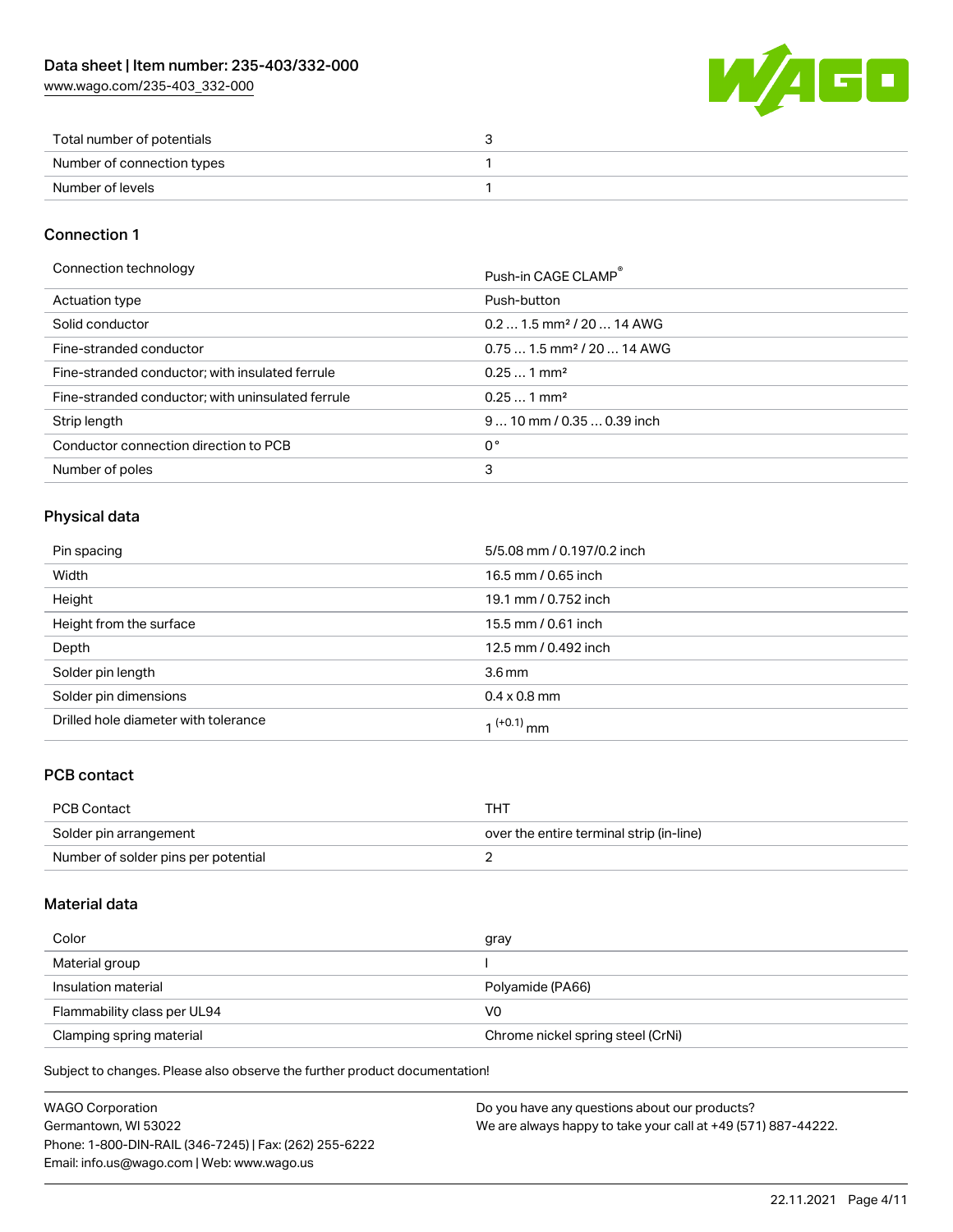[www.wago.com/235-403\\_332-000](http://www.wago.com/235-403_332-000)



| Contact material | Electrolytic copper ( $E_{\text{Cu}}$ ) |
|------------------|-----------------------------------------|
| Contact plating  | tin-plated                              |
| Fire load        | 0.046 MJ                                |
| Weight           | 2.4 g                                   |
|                  |                                         |

#### Environmental requirements

| .<br>Limit temperature range<br>. . | $+105$ °C<br>cc<br>-ou<br>າບວ |  |
|-------------------------------------|-------------------------------|--|
|-------------------------------------|-------------------------------|--|

#### Commercial data

| Product Group         | 4 (Printed Circuit) |
|-----------------------|---------------------|
| PU (SPU)              | 280 (70) Stück      |
| Packaging type        | box                 |
| Country of origin     | CΝ                  |
| <b>GTIN</b>           | 4044918654289       |
| Customs tariff number | 85369010000         |

#### Approvals / Certificates

#### UL-Approvals

|                          |                               |                                 | Certificate |
|--------------------------|-------------------------------|---------------------------------|-------------|
| Logo                     | Approval                      | <b>Additional Approval Text</b> | name        |
|                          | UL                            | $\overline{\phantom{a}}$        | E45172      |
| $\overline{\phantom{0}}$ | UL International Germany GmbH |                                 |             |

#### Optional accessories

#### Ferrules **Ferrule**  $\overline{z}$ Item no.: 216-101 Ferrule; Sleeve for 0.5 mm² / AWG 22; uninsulated; electro-tin plated; silver-colored [www.wago.com/216-101](http://www.wago.com/216-101) ŧ Item no.: 216-104 Ferrule; Sleeve for 1.5 mm² / AWG 16; uninsulated; electro-tin plated; silver-colored [www.wago.com/216-104](http://www.wago.com/216-104) ī Item no.: 216-106 Ferrule; Sleeve for 2.5 mm² / AWG 14; uninsulated; electro-tin plated; silver-colored [www.wago.com/216-106](http://www.wago.com/216-106) ī Item no.: 216-107

Subject to changes. Please also observe the further product documentation!

| <b>WAGO Corporation</b>                                | Do you have any questions about our products?                 |
|--------------------------------------------------------|---------------------------------------------------------------|
| Germantown, WI 53022                                   | We are always happy to take your call at +49 (571) 887-44222. |
| Phone: 1-800-DIN-RAIL (346-7245)   Fax: (262) 255-6222 |                                                               |
| Email: info.us@wago.com   Web: www.wago.us             |                                                               |

Ferrule; Sleeve for 4 mm² / AWG 12; uninsulated; electro-tin plated [www.wago.com/216-107](http://www.wago.com/216-107)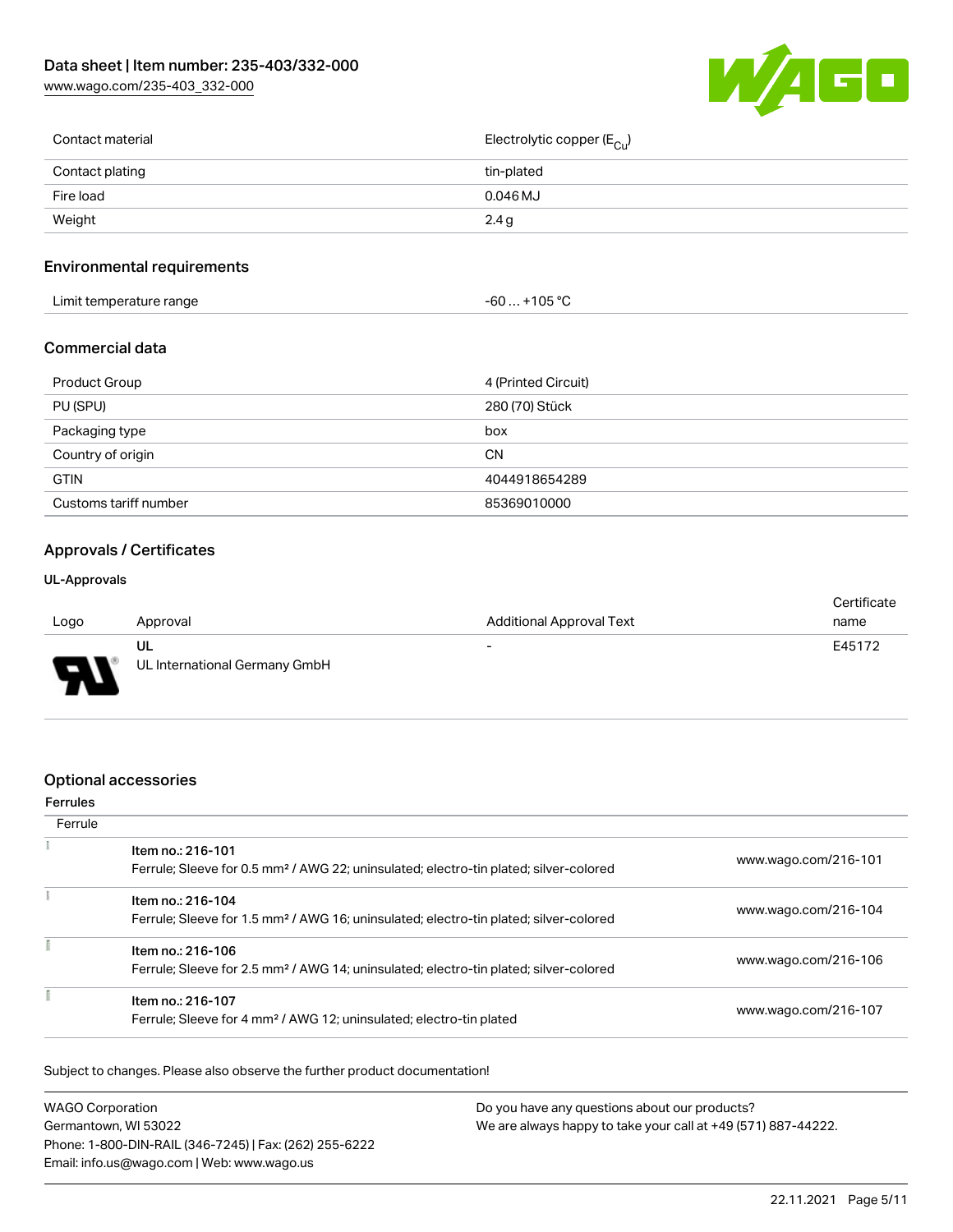[www.wago.com/235-403\\_332-000](http://www.wago.com/235-403_332-000)



| I | Item no.: 216-108<br>Ferrule; Sleeve for 6 mm <sup>2</sup> / AWG 10; uninsulated; electro-tin plated; silver-colored                                                               | www.wago.com/216-108 |
|---|------------------------------------------------------------------------------------------------------------------------------------------------------------------------------------|----------------------|
| I | Item no.: 216-109<br>Ferrule; Sleeve for 10 mm <sup>2</sup> / AWG 8; uninsulated; electro-tin plated                                                                               | www.wago.com/216-109 |
|   | Item no.: 216-102<br>Ferrule; Sleeve for 0.75 mm <sup>2</sup> / AWG 20; uninsulated; electro-tin plated; silver-colored                                                            | www.wago.com/216-102 |
|   | Item no.: 216-103<br>Ferrule; Sleeve for 1 mm <sup>2</sup> / AWG 18; uninsulated; electro-tin plated                                                                               | www.wago.com/216-103 |
| Π | Item no.: 216-110<br>Ferrule; Sleeve for 16 mm <sup>2</sup> / AWG 6; uninsulated; electro-tin plated; metallic brown                                                               | www.wago.com/216-110 |
|   | Item no.: 216-123<br>Ferrule; Sleeve for 1 mm <sup>2</sup> / AWG 18; uninsulated; electro-tin plated; silver-colored                                                               | www.wago.com/216-123 |
|   | Item no.: 216-122<br>Ferrule; Sleeve for 0.75 mm <sup>2</sup> / AWG 20; uninsulated; electro-tin plated; silver-colored                                                            | www.wago.com/216-122 |
|   | Item no.: 216-124<br>Ferrule; Sleeve for 1.5 mm <sup>2</sup> / AWG 16; uninsulated; electro-tin plated                                                                             | www.wago.com/216-124 |
|   | Item no.: 216-142<br>Ferrule; Sleeve for 0.75 mm <sup>2</sup> / 18 AWG; uninsulated; electro-tin plated; electrolytic copper; gastight<br>crimped; acc. to DIN 46228, Part 1/08.92 | www.wago.com/216-142 |
|   | Item no.: 216-132<br>Ferrule; Sleeve for 0.34 mm <sup>2</sup> / AWG 24; uninsulated; electro-tin plated                                                                            | www.wago.com/216-132 |
|   | Item no.: 216-121<br>Ferrule; Sleeve for 0.5 mm <sup>2</sup> / AWG 22; uninsulated; electro-tin plated; silver-colored                                                             | www.wago.com/216-121 |
|   | Item no.: 216-143<br>Ferrule; Sleeve for 1 mm <sup>2</sup> / AWG 18; uninsulated; electro-tin plated; electrolytic copper; gastight<br>crimped; acc. to DIN 46228, Part 1/08.92    | www.wago.com/216-143 |
|   | Item no.: 216-131<br>Ferrule; Sleeve for 0.25 mm <sup>2</sup> / AWG 24; uninsulated; electro-tin plated; silver-colored                                                            | www.wago.com/216-131 |
|   | Item no.: 216-141<br>Ferrule; Sleeve for 0.5 mm <sup>2</sup> / 20 AWG; uninsulated; electro-tin plated; electrolytic copper; gastight<br>crimped; acc. to DIN 46228, Part 1/08.92  | www.wago.com/216-141 |
|   | Item no.: 216-152<br>Ferrule; Sleeve for 0.34 mm <sup>2</sup> / AWG 24; uninsulated; electro-tin plated                                                                            | www.wago.com/216-152 |
|   | Item no.: 216-203<br>Ferrule; Sleeve for 1 mm <sup>2</sup> / AWG 18; insulated; electro-tin plated; red                                                                            | www.wago.com/216-203 |
| I | Item no.: 216-206<br>Ferrule; Sleeve for 2.5 mm <sup>2</sup> / AWG 14; insulated; electro-tin plated; blue                                                                         | www.wago.com/216-206 |
|   | Item no.: 216-207<br>Ferrule; Sleeve for 4 mm <sup>2</sup> / AWG 12; insulated; electro-tin plated; gray                                                                           | www.wago.com/216-207 |

WAGO Corporation Germantown, WI 53022 Phone: 1-800-DIN-RAIL (346-7245) | Fax: (262) 255-6222 Email: info.us@wago.com | Web: www.wago.us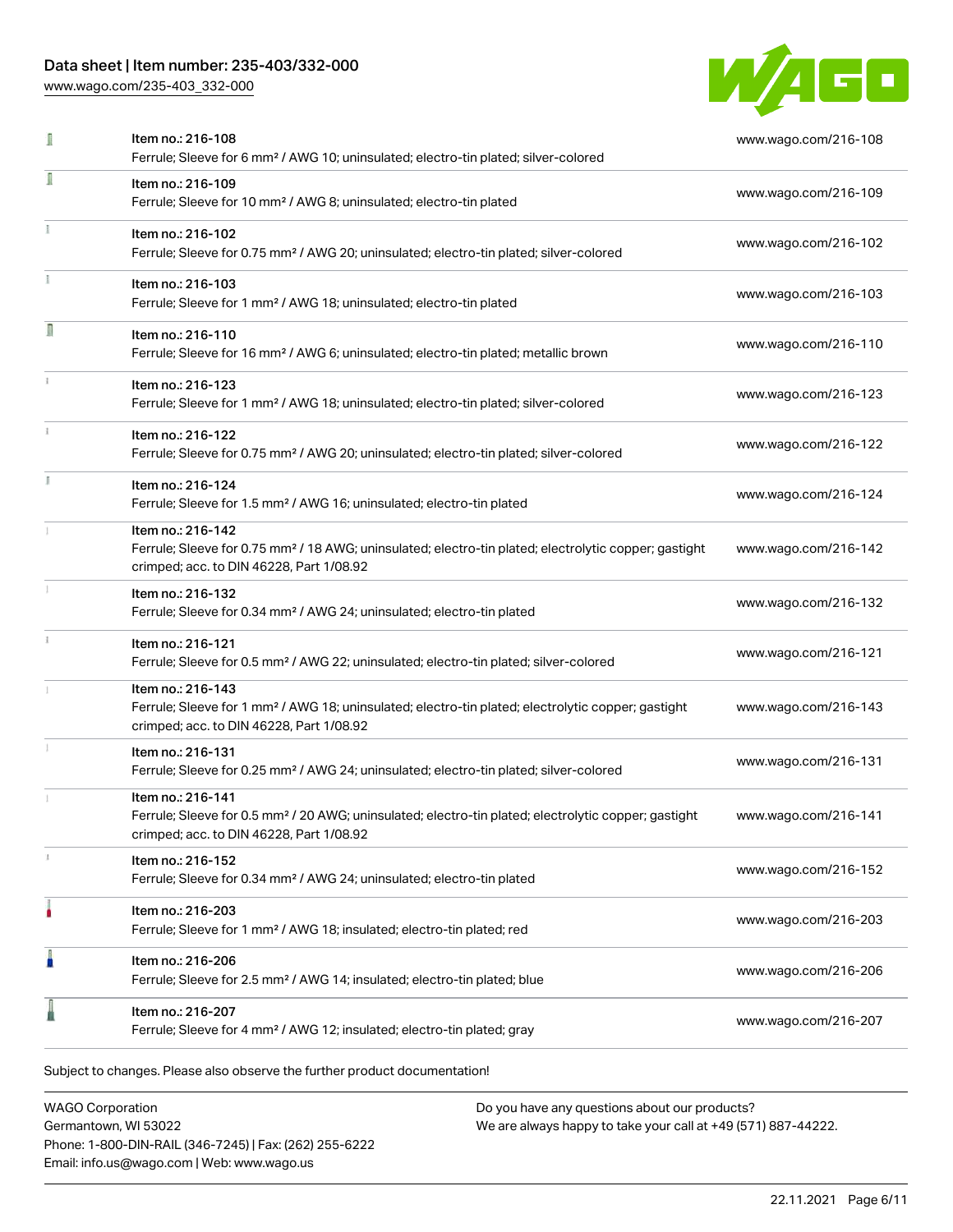[www.wago.com/235-403\\_332-000](http://www.wago.com/235-403_332-000)



| Item no.: 216-151                                                                                                                                                                                 |                                                                                                                                                                                                                                                                                                                                                                                                                                                             |
|---------------------------------------------------------------------------------------------------------------------------------------------------------------------------------------------------|-------------------------------------------------------------------------------------------------------------------------------------------------------------------------------------------------------------------------------------------------------------------------------------------------------------------------------------------------------------------------------------------------------------------------------------------------------------|
| Ferrule; Sleeve for 0.25 mm <sup>2</sup> / AWG 24; uninsulated; electro-tin plated                                                                                                                | www.wago.com/216-151                                                                                                                                                                                                                                                                                                                                                                                                                                        |
| Item no.: 216-204<br>Ferrule; Sleeve for 1.5 mm <sup>2</sup> / AWG 16; insulated; electro-tin plated; black                                                                                       | www.wago.com/216-204                                                                                                                                                                                                                                                                                                                                                                                                                                        |
| Item no.: 216-209<br>Ferrule; Sleeve for 10 mm <sup>2</sup> / AWG 8; insulated; electro-tin plated; red                                                                                           | www.wago.com/216-209                                                                                                                                                                                                                                                                                                                                                                                                                                        |
| Item no.: 216-205<br>Ferrule; Sleeve for 2.08 mm <sup>2</sup> / AWG 14; insulated; electro-tin plated; yellow                                                                                     | www.wago.com/216-205                                                                                                                                                                                                                                                                                                                                                                                                                                        |
| Item no.: 216-144<br>Ferrule; Sleeve for 1.5 mm <sup>2</sup> / AWG 16; uninsulated; electro-tin plated; electrolytic copper; gastight<br>crimped; acc. to DIN 46228, Part 1/08.92; silver-colored | www.wago.com/216-144                                                                                                                                                                                                                                                                                                                                                                                                                                        |
| Item no.: 216-208<br>acc. to DIN 46228, Part 4/09.90; yellow                                                                                                                                      |                                                                                                                                                                                                                                                                                                                                                                                                                                                             |
| Item no.: 216-201<br>Ferrule; Sleeve for 0.5 mm <sup>2</sup> / 20 AWG; insulated; electro-tin plated; white                                                                                       | www.wago.com/216-201                                                                                                                                                                                                                                                                                                                                                                                                                                        |
| Item no.: 216-223<br>Ferrule; Sleeve for 1 mm <sup>2</sup> / AWG 18; insulated; electro-tin plated; red                                                                                           | www.wago.com/216-223                                                                                                                                                                                                                                                                                                                                                                                                                                        |
| Item no.: 216-210<br>acc. to DIN 46228, Part 4/09.90; blue                                                                                                                                        |                                                                                                                                                                                                                                                                                                                                                                                                                                                             |
| Item no.: 216-241<br>Ferrule; Sleeve for 0.5 mm <sup>2</sup> / 20 AWG; insulated; electro-tin plated; electrolytic copper; gastight<br>crimped; acc. to DIN 46228, Part 4/09.90; white            | www.wago.com/216-241                                                                                                                                                                                                                                                                                                                                                                                                                                        |
| Item no.: 216-242<br>Ferrule; Sleeve for 0.75 mm <sup>2</sup> / 18 AWG; insulated; electro-tin plated; electrolytic copper; gastight<br>crimped; acc. to DIN 46228, Part 4/09.90; gray            | www.wago.com/216-242                                                                                                                                                                                                                                                                                                                                                                                                                                        |
| Item no.: 216-222<br>Ferrule; Sleeve for 0.75 mm <sup>2</sup> / 18 AWG; insulated; electro-tin plated; gray                                                                                       | www.wago.com/216-222                                                                                                                                                                                                                                                                                                                                                                                                                                        |
| ltem no.: 216-221<br>Ferrule; Sleeve for 0.5 mm <sup>2</sup> / 20 AWG; insulated; electro-tin plated; white                                                                                       | www.wago.com/216-221                                                                                                                                                                                                                                                                                                                                                                                                                                        |
| Item no.: 216-224<br>Ferrule; Sleeve for 1.5 mm <sup>2</sup> / AWG 16; insulated; electro-tin plated; black                                                                                       | www.wago.com/216-224                                                                                                                                                                                                                                                                                                                                                                                                                                        |
| Item no.: 216-243<br>acc. to DIN 46228, Part 4/09.90; red                                                                                                                                         |                                                                                                                                                                                                                                                                                                                                                                                                                                                             |
| Item no.: 216-244<br>Ferrule; Sleeve for 1.5 mm <sup>2</sup> / AWG 16; insulated; electro-tin plated; electrolytic copper; gastight<br>crimped; acc. to DIN 46228, Part 4/09.90; black            | www.wago.com/216-244                                                                                                                                                                                                                                                                                                                                                                                                                                        |
|                                                                                                                                                                                                   | Ferrule; Sleeve for 6 mm <sup>2</sup> / AWG 10; insulated; electro-tin plated; electrolytic copper; gastight crimped; www.wago.com/216-208<br>Ferrule; Sleeve for 16 mm <sup>2</sup> / AWG 6; insulated; electro-tin plated; electrolytic copper; gastight crimped; www.wago.com/216-210<br>Ferrule; Sleeve for 1 mm <sup>2</sup> / AWG 18; insulated; electro-tin plated; electrolytic copper; gastight crimped; www.wago.com/216-243<br>Item no.: 216-263 |

WAGO Corporation Germantown, WI 53022 Phone: 1-800-DIN-RAIL (346-7245) | Fax: (262) 255-6222 Email: info.us@wago.com | Web: www.wago.us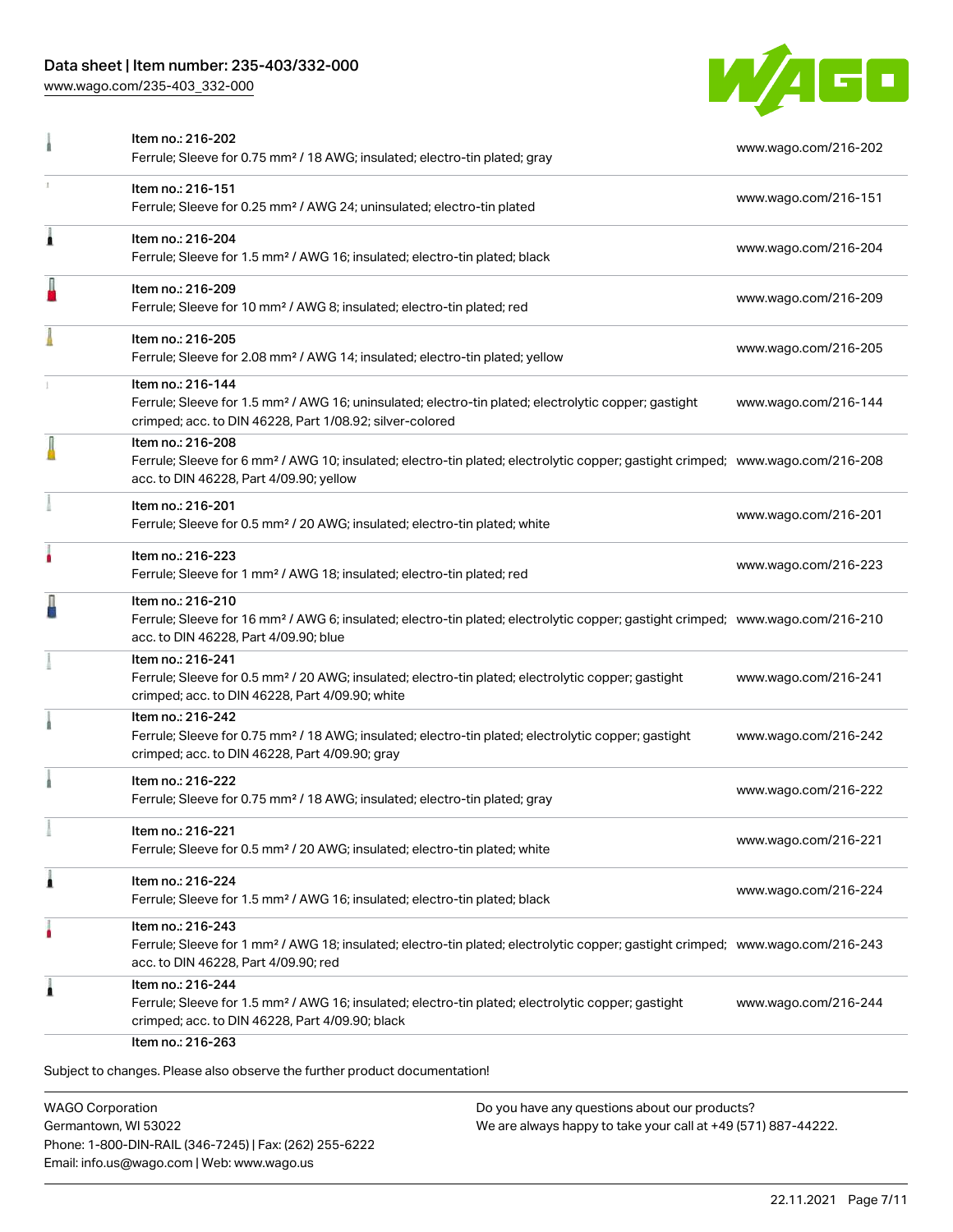[www.wago.com/235-403\\_332-000](http://www.wago.com/235-403_332-000)



|   | acc. to DIN 46228, Part 4/09.90; red                                                                                                                                                                       |                      |
|---|------------------------------------------------------------------------------------------------------------------------------------------------------------------------------------------------------------|----------------------|
| I | Item no.: 216-246<br>Ferrule; Sleeve for 2.5 mm <sup>2</sup> / AWG 14; insulated; electro-tin plated; electrolytic copper; gastight<br>crimped; acc. to DIN 46228, Part 4/09.90; blue                      | www.wago.com/216-246 |
| I | Item no.: 216-266<br>Ferrule; Sleeve for 2.5 mm <sup>2</sup> / AWG 14; insulated; electro-tin plated; electrolytic copper; gastight<br>crimped; acc. to DIN 46228, Part 4/09.90; blue                      | www.wago.com/216-266 |
| À | Item no.: 216-264<br>Ferrule; Sleeve for 1.5 mm <sup>2</sup> / AWG 16; insulated; electro-tin plated; electrolytic copper; gastight<br>crimped; acc. to DIN 46228, Part 4/09.90; black                     | www.wago.com/216-264 |
| i | Item no.: 216-284<br>Ferrule; Sleeve for 1.5 mm <sup>2</sup> / AWG 16; insulated; electro-tin plated; electrolytic copper; gastight<br>crimped; acc. to DIN 46228, Part 4/09.90; black                     | www.wago.com/216-284 |
| A | Item no.: 216-286<br>Ferrule; Sleeve for 2.5 mm <sup>2</sup> / AWG 14; insulated; electro-tin plated; electrolytic copper; gastight<br>crimped; acc. to DIN 46228, Part 4/09.90; blue                      | www.wago.com/216-286 |
| I | Item no.: 216-287<br>Ferrule; Sleeve for 4 mm <sup>2</sup> / AWG 12; insulated; electro-tin plated; electrolytic copper; gastight crimped; www.wago.com/216-287<br>acc. to DIN 46228, Part 4/09.90; gray   |                      |
|   | Item no.: 216-262<br>Ferrule; Sleeve for 0.75 mm <sup>2</sup> / 18 AWG; insulated; electro-tin plated; electrolytic copper; gastight<br>crimped; acc. to DIN 46228, Part 4/09.90; gray                     | www.wago.com/216-262 |
| l | Item no.: 216-288<br>Ferrule; Sleeve for 6 mm <sup>2</sup> / AWG 10; insulated; electro-tin plated; electrolytic copper; gastight crimped; www.wago.com/216-288<br>acc. to DIN 46228, Part 4/09.90; yellow |                      |
| J | Item no.: 216-289<br>Ferrule; Sleeve for 10 mm <sup>2</sup> / AWG 8; insulated; electro-tin plated; electrolytic copper; gastight crimped; www.wago.com/216-289<br>acc. to DIN 46228, Part 4/09.90; red    |                      |
|   | Item no.: 216-301<br>Ferrule; Sleeve for 0.25 mm <sup>2</sup> / AWG 24; insulated; electro-tin plated; yellow                                                                                              | www.wago.com/216-301 |
|   | Item no.: 216-321<br>Ferrule; Sleeve for 0.25 mm <sup>2</sup> / AWG 24; insulated; electro-tin plated; yellow                                                                                              | www.wago.com/216-321 |
| ı | Item no.: 216-322<br>Ferrule; Sleeve for 0.34 mm <sup>2</sup> / 22 AWG; insulated; electro-tin plated; green                                                                                               | www.wago.com/216-322 |
| I | Item no.: 216-267<br>Ferrule; Sleeve for 4 mm <sup>2</sup> / AWG 12; insulated; electro-tin plated; electrolytic copper; gastight crimped; www.wago.com/216-267<br>acc. to DIN 46228, Part 4/09.90; gray   |                      |
|   | Item no.: 216-302<br>Ferrule; Sleeve for 0.34 mm <sup>2</sup> / 22 AWG; insulated; electro-tin plated; light turquoise                                                                                     | www.wago.com/216-302 |

Subject to changes. Please also observe the further product documentation!

WAGO Corporation Germantown, WI 53022 Phone: 1-800-DIN-RAIL (346-7245) | Fax: (262) 255-6222 Email: info.us@wago.com | Web: www.wago.us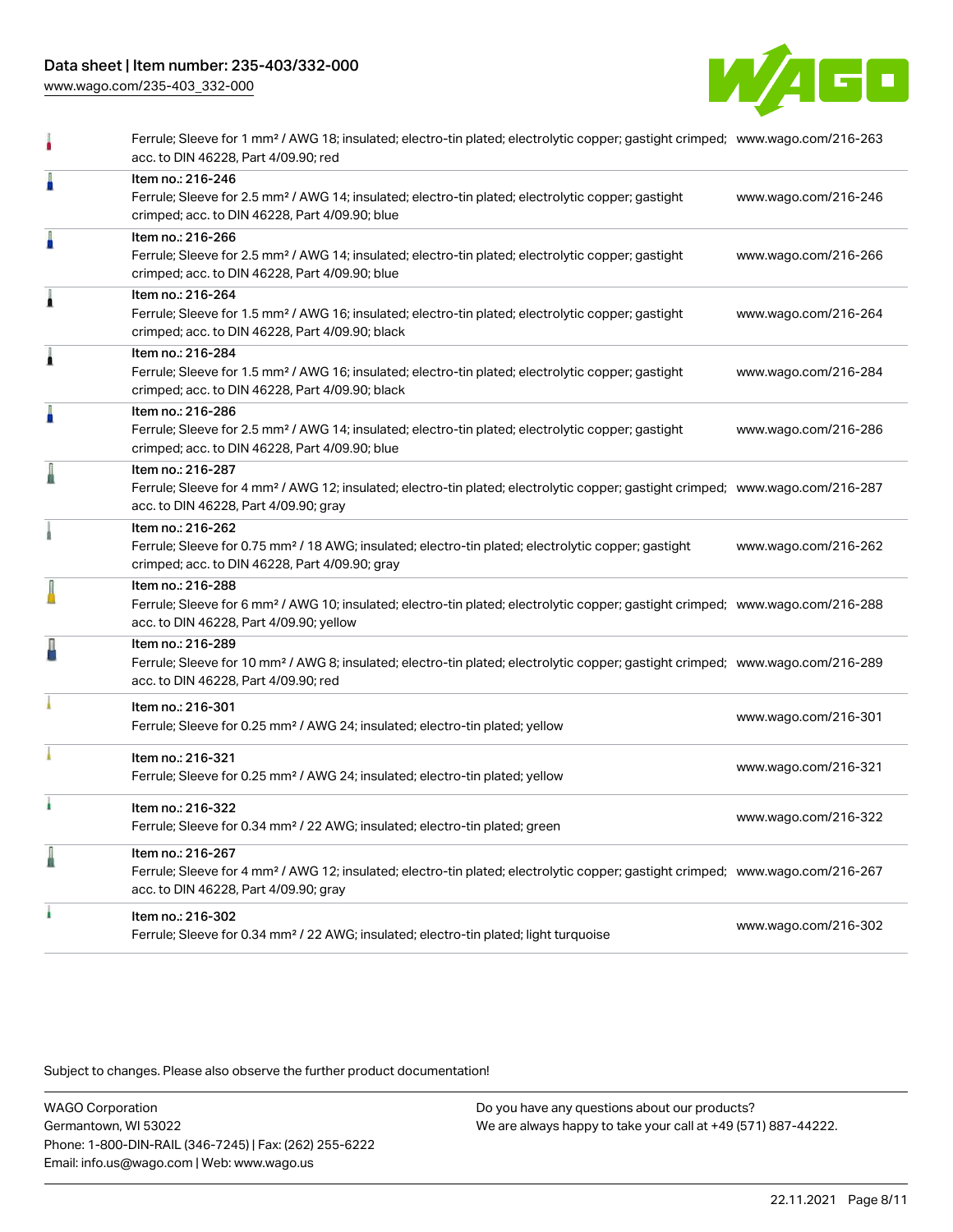

#### Downloads Documentation

| <b>Additional Information</b>                                                       |            |               |          |
|-------------------------------------------------------------------------------------|------------|---------------|----------|
| Technical explanations                                                              | 2019 Apr 3 | pdf<br>2.0 MB | Download |
|                                                                                     |            |               |          |
| <b>CAD files</b>                                                                    |            |               |          |
| <b>CAE</b> data                                                                     |            |               |          |
| EPLAN Data Portal 235-403/332-000                                                   |            | <b>URL</b>    | Download |
| EPLAN Data Portal 235-403/332-000                                                   |            | <b>URL</b>    | Download |
| <b>PCB Design</b>                                                                   |            |               |          |
| Symbol and Footprint 235-403/332-000                                                |            | <b>URL</b>    | Download |
| CAx data for your PCB design, consisting of "schematic symbols and PCB footprints", |            |               |          |
| allow easy integration of the WAGO component into your development environment.     |            |               |          |
| <b>Supported formats:</b>                                                           |            |               |          |
| Accel EDA 14 & 15<br><b>The State</b>                                               |            |               |          |
| Altium 6 to current version                                                         |            |               |          |
| <b>The Second Second</b><br>Cadence Allegro                                         |            |               |          |

- $\blacksquare$ **DesignSpark**
- $\blacksquare$ Eagle Libraries
- $\blacksquare$ KiCad
- $\blacksquare$ Mentor Graphics BoardStation
- $\blacksquare$ Mentor Graphics Design Architect
- $\blacksquare$ Mentor Graphics Design Expedition 99 and 2000
- $\blacksquare$ OrCAD 9.X PCB and Capture
- $\blacksquare$ PADS PowerPCB 3, 3.5, 4.X, and 5.X
- $\blacksquare$ PADS PowerPCB and PowerLogic 3.0
- $\blacksquare$ PCAD 2000, 2001, 2002, 2004, and 2006
- $\blacksquare$ Pulsonix 8.5 or newer
- $\blacksquare$ STL
- $\blacksquare$ 3D STEP
- $\blacksquare$ TARGET 3001!

Subject to changes. Please also observe the further product documentation!

WAGO Corporation Germantown, WI 53022 Phone: 1-800-DIN-RAIL (346-7245) | Fax: (262) 255-6222 Email: info.us@wago.com | Web: www.wago.us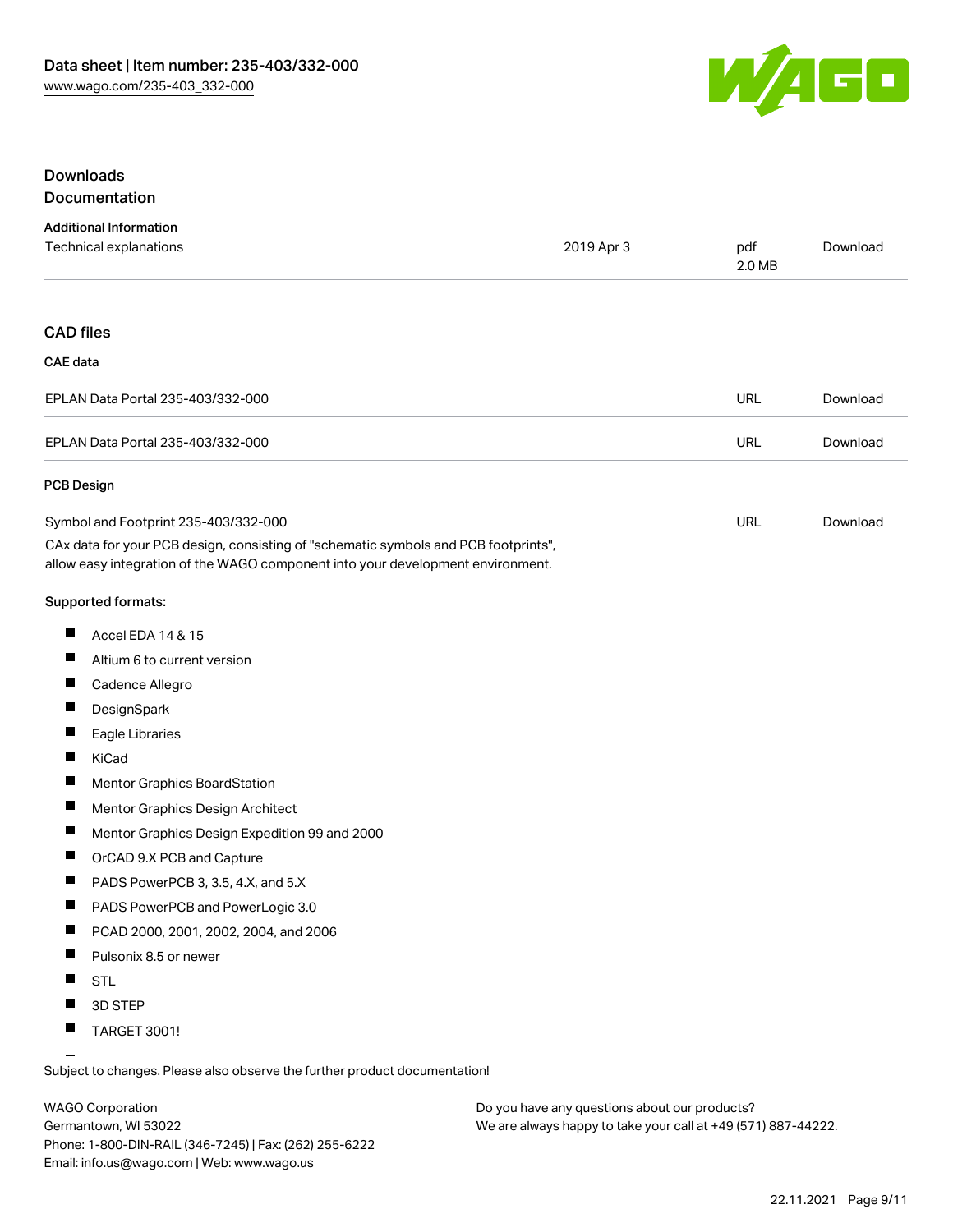W/AGO

- $\blacksquare$ View Logic ViewDraw
- $\blacksquare$ Quadcept
- $\blacksquare$ Zuken CadStar 3 and 4
- $\blacksquare$ Zuken CR-5000 and CR-8000

PCB Component Libraries (EDA), PCB CAD Library Ultra Librarian

#### Environmental Product Compliance

#### Compliance Search

| Environmental Product Compliance 235-403/332-000                                                                                                                       | URL | Download |
|------------------------------------------------------------------------------------------------------------------------------------------------------------------------|-----|----------|
| PCB terminal block; push-button; 1.5 mm <sup>2</sup> ; Pin spacing 5/5.08 mm; 3-pole; Push-in<br>CAGE CLAMP <sup>®</sup> ; with test port; 1,50 mm <sup>2</sup> ; gray |     |          |

#### Installation Notes

#### Conductor termination



Inserting/removing fine-stranded conductors via push-button.



Insert/remove fine-stranded conductors with ferrules via push-button.



Insert solid conductors via push-in termination.

#### Installation



Subject to changes. Please also observe the further product documentation!

WAGO Corporation Germantown, WI 53022 Phone: 1-800-DIN-RAIL (346-7245) | Fax: (262) 255-6222 Email: info.us@wago.com | Web: www.wago.us